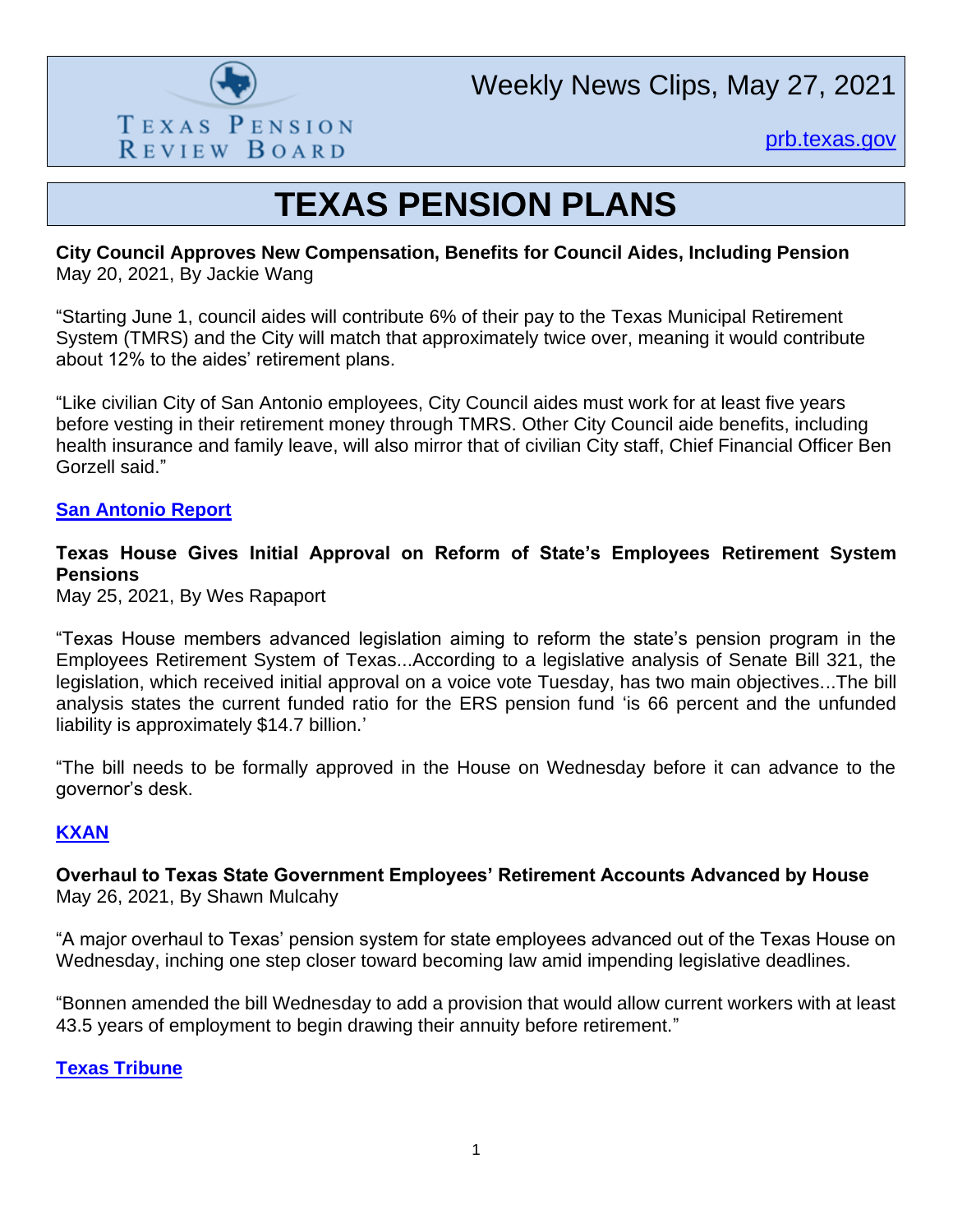# **TEXAS ECONOMIC INDICATORS**

# **How Texas's Economy Compares to Other States**

May 20, 2021, By Samuel Stebbins (Excerpt from article on 24/7 Wall St.)

"The COVID-19 pandemic sent economic shockwaves through the U.S. economy, tripling the monthly unemployment to nearly 15% and leading to a more than 30% quarterly decline in GDP -- by far the largest economic contraction in U.S. history...No corner of the country was untouched by the pandemic's economic consequences -- but some states have emerged better off than others. A range of factors, including industrial diversity, labor force education levels, household income, and long-term GDP growth, have an effect on a state's overall economic strength -- and its ability to withstand the impact of the pandemic.

"A large segment of Texas' economy includes industries that were hit hardest during the COVID-19 pandemic such as oil and gas extraction. Partially as a result, Texas' economic output fell by 1.9% from the end of 2019 through the end of 2020. The contraction was not enough to offset gains of previous years, however. The state's economy expanded at an average pace of 1.7% a year over the last half decade, faster than the comparable national expansion of 1.4%."

# **[The Center Square](https://www.thecentersquare.com/texas/how-texas-s-economy-compares-to-other-states/article_7e397229-8e43-5431-89bc-3238f080c616.html)**

# **Lawmakers Set to Return to Austin to Decide How to Spend \$16B in Federal COVID-19 Relief Money**

May 21, 2021, By Madlin Mekelburg and María Méndez

"Lawmakers already are expected to return to the Capitol later this year to redraw the state's political boundaries because of federal delays in delivering detailed census data needed for the redistricting process. The regular legislative session ends May 31.

"Abbott told lawmakers on Thursday night that when they meet to draw new political districts, they'll also be responsible for allocating \$16 billion in federal relief dollars."

#### **[Austin American Statesman](https://webcache.googleusercontent.com/search?q=cache:QBMOvzzSV4AJ:https://www.statesman.com/story/news/politics/state/2021/05/21/abbott-texas-coronavirus-federal-relief-spending-special-session/5204491001/+&cd=1&hl=en&ct=clnk&gl=us)**

# **In Rare Interview, CEO of Texas' Largest Generator of Electricity Said State Economy at Stake if Lawmakers Don't Pass Energy Reform**

May 23, 2021, By Jason Whitely and Michael McCardel

"'When I go to a meeting, a chamber [of commerce] meeting, and I hear Texas Instruments say we're thinking twice about putting in a semi-conductor plant because of electricity, we can't miss on this one,' said Vistra CEO Curt Morgan on Sunday's *Inside Texas Politics.* 'We have to have electricity. It is fundamental to everyday life for businesses and people alike. And when it's that big a deal, it's my view that elected officials will come together and do the right thing.'"

#### **[WFAA](https://www.wfaa.com/article/news/politics/inside-politics/texas-politics/in-rare-interview-ceo-of-texas-largest-generator-of-electricity-said-state-economy-at-stake-if-lawmakers-dont-pass-energy-reform/287-812b2316-79a3-436f-af85-855fe61a56c0)**